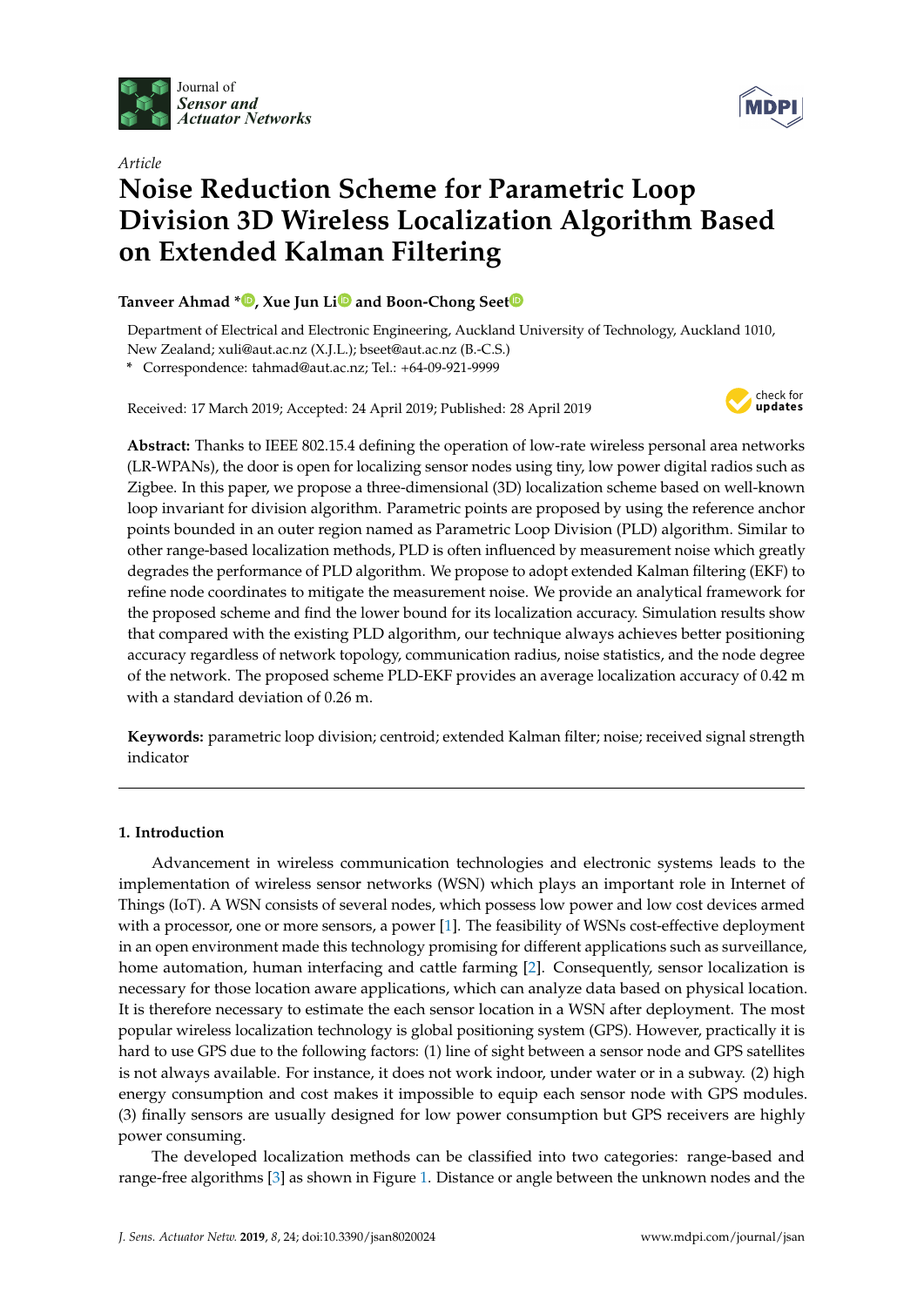sink node can be determined in range-based techniques, while range-free solutions achieved through radio connectivity that exploits the sensing capabilities of each sensor. Range-based localization system first estimate distance using different methods such as Time of Arrival (ToA) [\[4\]](#page-12-3), Time Difference of Arrival (TDoA) [\[5\]](#page-12-4), Angle of Arrival (AoA) [\[6\]](#page-12-5), and others based on Received signal strength indicator (RSSI) [\[7](#page-12-6)[–11\]](#page-13-0). Location estimation can adopt triangulation localization algorithms, trilateration localization methods or maximum likelihood estimation methods presented in different articles [\[12](#page-13-1)[,13\]](#page-13-2). Range-free approaches simply use sensing features such as wireless connectivity, localization event detection and beacon/anchor node proximity [\[14](#page-13-3)[,15\]](#page-13-4), resulting in a low cost solution at the expense of localization accuracy. In particular radio frequency (RF) signals are sensitive to environment environmental impact, leading to instability of RSSI [\[16\]](#page-13-5).

<span id="page-1-0"></span>

**Figure 1.** Classification of localization algorithms.

Fingerprinting-based localization will be in two phases. In first phase, also known as online phase, a database of the RSS from different access points at each reference location for the target environment is built. In second phase (offline phase), by means of a sample RSS collected at a particular node and an estimation algorithm with the RSSI database, the node location is determined. In this group, several different techniques and approaches, such as the ray tracing model [\[17\]](#page-13-6), support vector machine [\[18\]](#page-13-7), data mining techniques [\[19\]](#page-13-8), probabilistic methods [\[20\]](#page-13-9), and some others based on Kalman filtering [\[21\]](#page-13-10) were reported. Most works focus on two dimensional (2D) localization. This motivated us to propose a three-dimensional (3D) localization scheme based on parametric loop division (PLD) [\[3\]](#page-12-2), to improve localization accuracy, minimize the computational load and mitigate the dependence of anchor node deployment. Loop subdivision algorithm is widely used for its simple rules, excellent continuity, and its triangular controllable meshes [\[22\]](#page-13-11). In this paper, we extend our proposed PLD scheme to enhance its noise awareness through extended Kalman filtering technique. The rest of the paper is organized as follows. Section [2](#page-2-0) presents the related work in the field. Section [3](#page-2-1) describes the main functionality of noise aware PLD algorithm by describing the key idea, PLD algorithm steps with and without implementing noise and use of extended Kalman filtering on the coordinates of PLD to get the refine coordinates. Section [4](#page-8-0) presents simulation results and discussion on the effect of using EKF for noise suppression. Finally, Section [5](#page-11-0) concludes the paper with future work.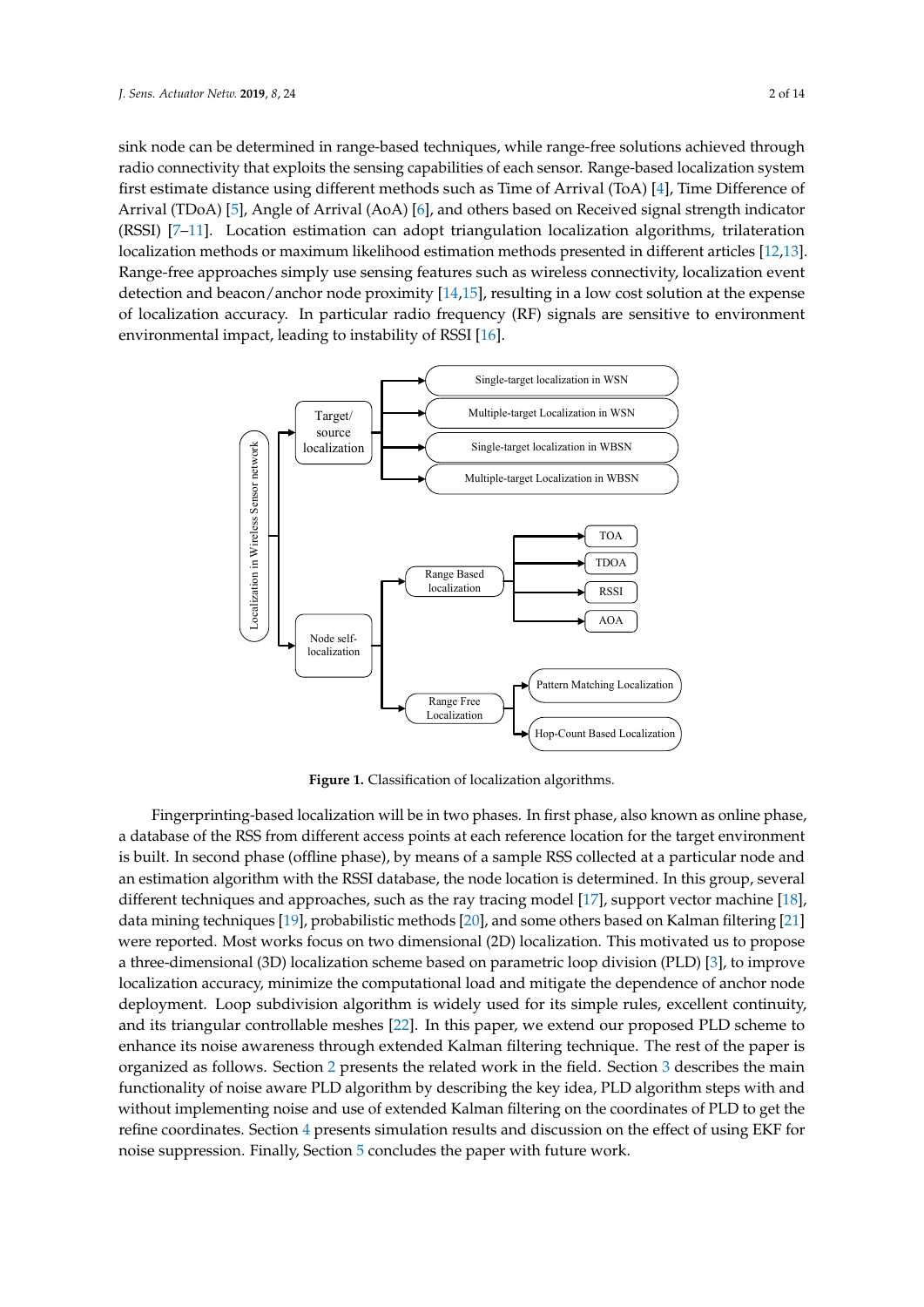#### <span id="page-2-0"></span>**2. Related Work**

Short range wireless communication-based technologies that can consider for WSN are RFID, Zigbee, and Bluetooth etc. ZigBee is a low power consumption, low cost, low data rate and large network capacity communication protocol based on IEEE 802.15.4 standard [\[23\]](#page-13-12). Wireless sensor networks using ZigBee are employed in a wide number of applications such as device tracking, habitat monitoring, agriculture and smart homes. The closely related WirelessHART and 6LoWPAN, based on the same radio standard, are increasingly used for wireless machine-to-machine (M2M) communication and office automation. Several techniques have been proposed in the literature for estimating the position of sensor nodes in sensor networks. Range-free localization schemes such as centroid localization [\[24\]](#page-13-13), have much attraction due to simplicity and robustness to changes in wireless propagation properties such as path loss. The idea of 3D localization based on social network analysis also getting much attraction due to its simplicity and use of closeness centrality value as a metric of weight [\[25\]](#page-13-14).

Ad-hoc positioning system (APS) proposed in [\[14\]](#page-13-3), multilateration was not possible because of sensor node deployment structure. No node in a network receive beacon from at least three anchors so they do not form a triangle for localizing the node. APS system used hybrid-based methods combining distance vector like propagation and GPS triangulations. This system is a distributed system and therefore does not require any special infrastructure for node deployment.

The multi-dimensional scaling (MDS)-based algorithm was proposed in [\[26\]](#page-13-15). MDS was from mathematical psychology, which provides a method to display the structure of distance-link data as a geometrical picture. The proposed MDS-MAP scheme had three steps: (1) Estimation of distance between each possible pair of nodes; (2) Derivation of node localization using MDS to fit those estimated distances; (3) Normalization of the resulting coordinates using known information of anchor nodes. MDS-MAP could generate a relative map of nodes without any anchor node. With three or more anchor nodes, the absolute coordinates of nodes can be estimated.

The APIT technique proposed in was based on Point-in-Triangle Test (PIT) [\[24\]](#page-13-13), under which a target node chooses three beacon nodes and then tests whether it is inside the triangle or not by connecting three beacon nodes. The APIT algorithm has four steps: (1) Reference exchange; (2) PIT Test; (3) APIT aggregation; and (4) Centre of gravity Calculation (centroid localization). Simulation results showed that APIT outperformed other existing techniques and provided better results with lower communication overhead under irregular radio patterns and random node placement. As we noticed that most of the work was focused on two dimensional (2D) localization. Thus, in this paper we are going to proposed a 3D localization scheme based on parametric loop division (PLD). Loop subdivision is a surface split approach that is based on 3-order B-spline. With the help of control vertices each parametric node is calculated on the earth space with in step size. Triangulation mesh is used for pre localized point. However, it is different from APIT, which gets location information from overlapping triangles.

#### <span id="page-2-1"></span>**3. Noise-Aware PLD Localization Algorithm**

#### *3.1. Key Idea of PLD Algorithm*

The basic principal of PLD localization algorithm is to find the actual 3D localization volume and compute the actual position of node. At each step part of triangle are subdivided with an addition of extraordinary nodes in its control ring matrix. For triangle formulation three nodes are required for centroid. We select the nearest node as a reference point and produce new parametric points with the help of those extraordinary nodes. This work involves the development of novel solution for ZigBee-based localization and utilizes the knowledge of fixed node positions to calibrate nodes with unknown positions. This will allow the positioning systems to adapt themselves in a changing environment, thereby increasing accuracy and reliability. New parametric points are produced with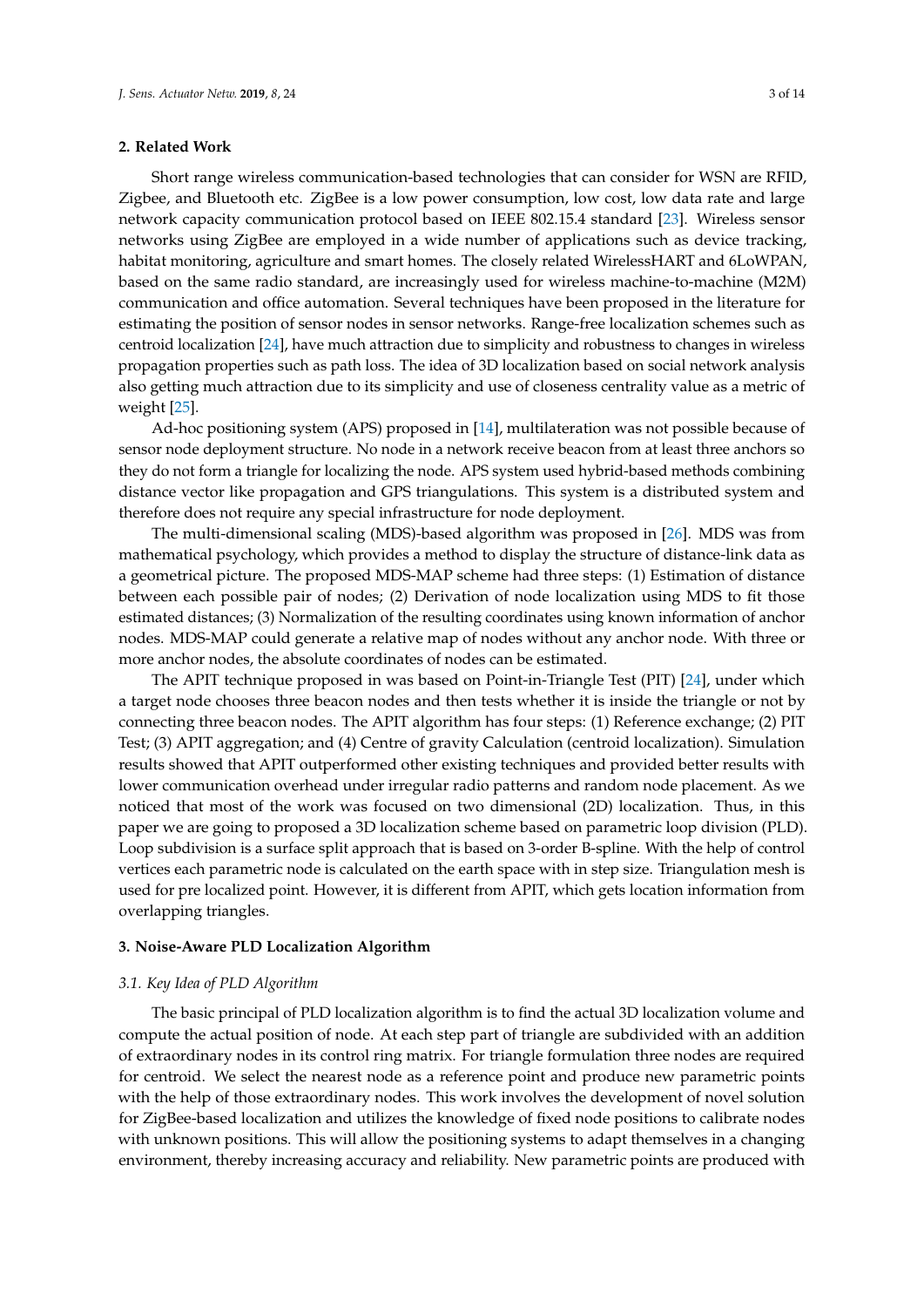<span id="page-3-0"></span>the help of those reference points. Inner node distribution of parametric node using Loop division is found in triangulation form as shown in Figure [2.](#page-3-0)



**Figure 2.** Parametric point calculation in PLD algorithm.

<span id="page-3-1"></span>The key notations used in the proposed PLD scheme are summarized in Table [1.](#page-3-1)

**Table 1.** List of key notations.

| Notation                     | Explanation                                                                |
|------------------------------|----------------------------------------------------------------------------|
| $M_i$                        | Mid points of each PLD network                                             |
| $A_i$                        | <i>i</i> th anchor node                                                    |
| $P_i$                        | ith parametric points produced after each iteration                        |
| $N_i$                        | Volume of <i>i</i> th parametric looped network                            |
| $k_i$                        | Non overlapped PLD networks                                                |
| $D_{N\to N}$                 | Distance matrix from a sensor node $N_i$ to all other sensors in a network |
| $D_{A\to N}$                 | Distance matrix from a anchor node $A_i$ to all other sensors in a network |
| $\varphi$                    | Targetted node in each $k_i$ network                                       |
| η                            | Number of generated anchor nodes in $k_i$ network                          |
| Λ                            | Step size in PLD network                                                   |
| α                            | Parametric function of PLD network                                         |
| $\gamma$                     | Representation of change in center point                                   |
| $\boldsymbol{\tilde{\zeta}}$ | Working boundary                                                           |
| $\hat{x}, \hat{y}, \hat{z}$  | Cartesian coordinates of estimated node position.                          |
| $v_{i,j}$                    | Measurement noise                                                          |
| $\frac{\beta}{\Im}$          | NLOS fractional noise                                                      |
|                              | Noise to PLD coordinates                                                   |
| $\lambda$                    | positive constant                                                          |
|                              | complementary error function                                               |
| $\phi$<br>$\vec{P}_{ik}$     | Parametric points                                                          |
| h                            | correlation state in EKF initialization                                    |
| $\hat{x}_{k k-1}$            | priori state                                                               |
| Q                            | co-variance matrix                                                         |

# *3.2. System Model and Assumptions*

Consider a non-overlapping network  $K = \{k_1, k_2, ..., k_n\}$  with volume  $V = \{v_1, v_2, ..., v_n\}$ . Assuming that a network with *N* sensor nodes and *A* anchor nodes randomly deployed in a field such as:

$$
\mathbf{N} = \{N_i(x_i, y_i, z_i), A_i(x_i, y_i, z_i), D_{N \to N}, D_{N \to A}\}\
$$
(1)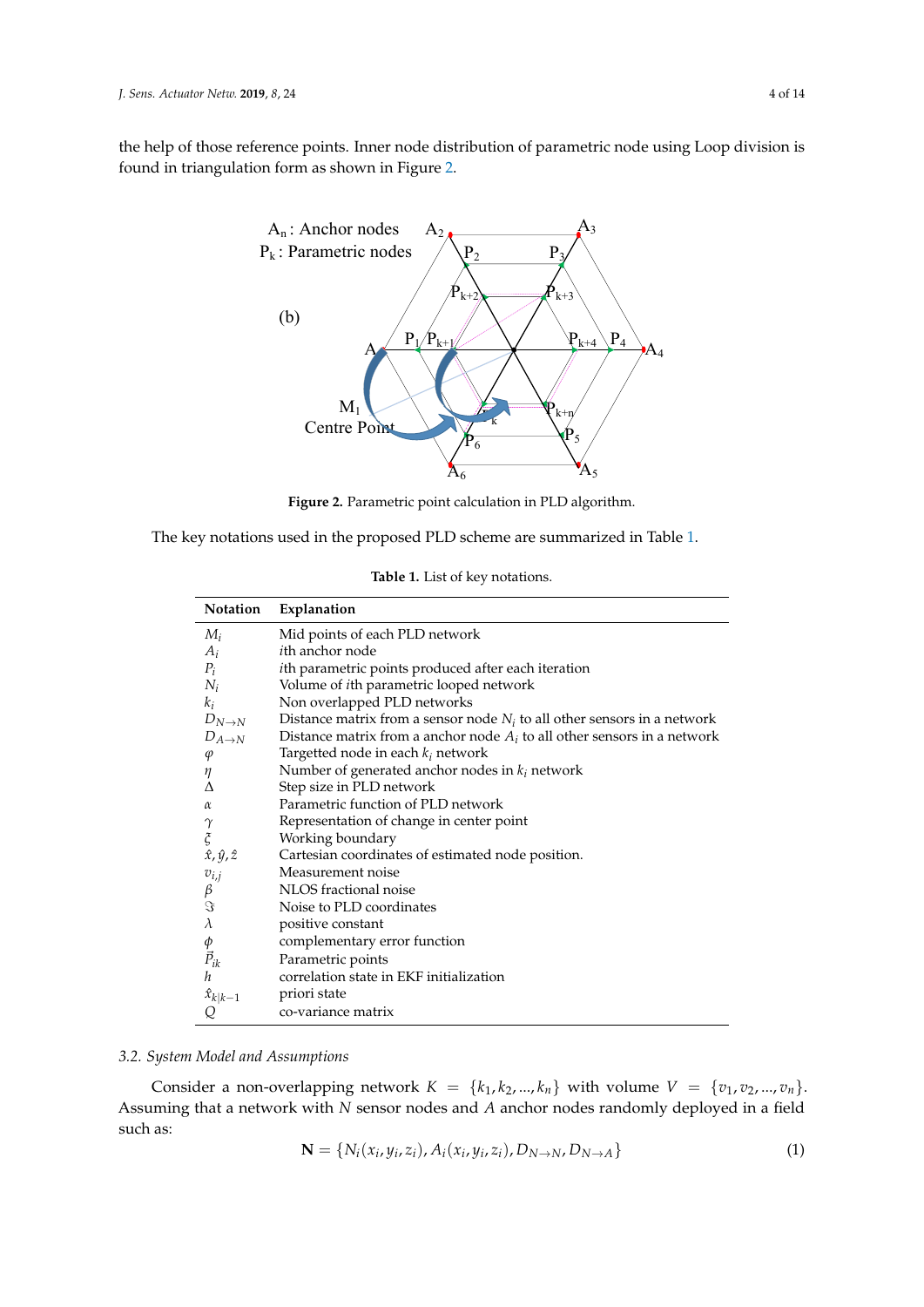similarly each anchor node form a set of parameters:

$$
\mathbf{A} = \{N_i(x_i, y_i, z_i), A_i(x_i, y_i, z_i), D_{A \to N}, D_{A \to A}\}\
$$
 (2)

where  $x_i$ ,  $y_i$ ,  $z_i$  are the *i*th node coordinates and  $i = 1, 2, 3, ..., n$ . The physical distance between two sensor nodes  $n_i$  and  $n_j$  is  $\mathbf{d_{ij}} = \sqrt{(\mathbf{n_i} - \mathbf{n_j})^2}$ . The PLD objective gives an insight into the actual estimation error that can be introduced with its dependence noise. The distance estimation will be carried out based on the statistical RSSI measurement model

$$
RSSI_{i,j} = P_T - P_{L_{i,j}} + \Im_{i,j}
$$
\n<sup>(3)</sup>

where  $P_T$  (dBm) is a transmission power of device used in measurement phase. The path-loss from the signal transmission is derived as:

$$
PL_{i,j} = l_0 - 10n \log_{10}(\frac{d_{i,j}}{d_0})
$$
\n(4)

*l*<sub>0</sub> (dB) is the reference pathloss value at  $d_0 = 1$  (m). *n* is the path loss exponent value for showing the environment characteristic. *di*,*<sup>j</sup>* is the distance between node *i* and *j* in 3D modeling system.

$$
d_{i,j} = \sqrt{(x_i - x_j)^2 + (y_i - y_j)^2 + (z_i - z_j)^2}
$$
\n(5)

Noise for line of sight (LOS) and non-line of sight (NLOS) scenarios is modeled as:

$$
\mathfrak{S}_{i,j} = \begin{cases} v_{i,j} & LOS; \\ v_{i,j} + b_{NLOS} & NLOS; \end{cases} \tag{6}
$$

$$
\rho_{\mathfrak{S}_{i,j}}^{LOS} = \frac{1}{\sqrt{2\pi\sigma_{i,j}^2}} \exp(\frac{\mathfrak{S}_{i,j}^2}{2\sigma_{i,j}^2})
$$
(7)

<span id="page-4-0"></span>
$$
\rho_{\mathcal{S}_{i,j}}^{NLOS} = \frac{1}{\sqrt{2\pi\sigma_{i,j}^2}} \exp(-\frac{(\mathcal{S}_{i,j} - \mu_b)^2}{2\sigma_{i,j}^2})
$$
(8)

<span id="page-4-1"></span>
$$
\rho_{\mathfrak{F}_{i,j}}^{NLOS} = \frac{1}{\beta} \lceil \tau \left( \frac{\mathfrak{F}_{i,j} - n_{max}}{\sigma_{i,j}} \right) - \tau \left( \frac{\mathfrak{F}_{i,j} - n_{min}}{\sigma_{i,j}} \right) \rceil \tag{9}
$$

where  $v_{i,j}$  is the measurement noise,  $v_{i,j} \sim \Im(0, \sigma_{i,j}^2)$ , followed by various distributions such as Gaussian distribution, uniform distribution, and exponential distribution. *β* is a NLOS fractional noise calculated by  $\beta = n_{max} - n_{min}$  with CDF  $\tau$ . The value of  $b_{NLOS}$  follows the Gaussian distribution as  $v_{i,j} \sim \Im(\mu_b, \sigma_b^2)$ , so the PDF for NLOS will be modified as Equation [\(8\)](#page-4-0). The standard normal distribution is further converted to *τ* as modeled in Equation [\(9\)](#page-4-1). While, for exponential distribution function  $b_{NLOS} \sim \Im(\lambda)$ , the PDF of  $\Im_{i,j}$  is given by:

$$
\rho_{\mathcal{S}_{i,j}}^{NLOS} = \frac{\lambda}{2} \exp[-\lambda \left(\mathcal{S}_{i,j} - \frac{\lambda^2 \sigma_{i,j}^2}{2}\right) \phi \left(\frac{\lambda^2 \sigma_{i,j}^2}{\sqrt{2\sigma_{i,j}}}\right)]
$$
(10)

where  $\lambda$  is the positive constant and  $\phi$  is the complementary error function. According to various distribution of NLOS noise condition, the suitable modeling scheme for indoor environment assumes uniform distribution due to the high variation in RSSI data and its multipath fading transmission modeled in Appendix [A.](#page-11-1)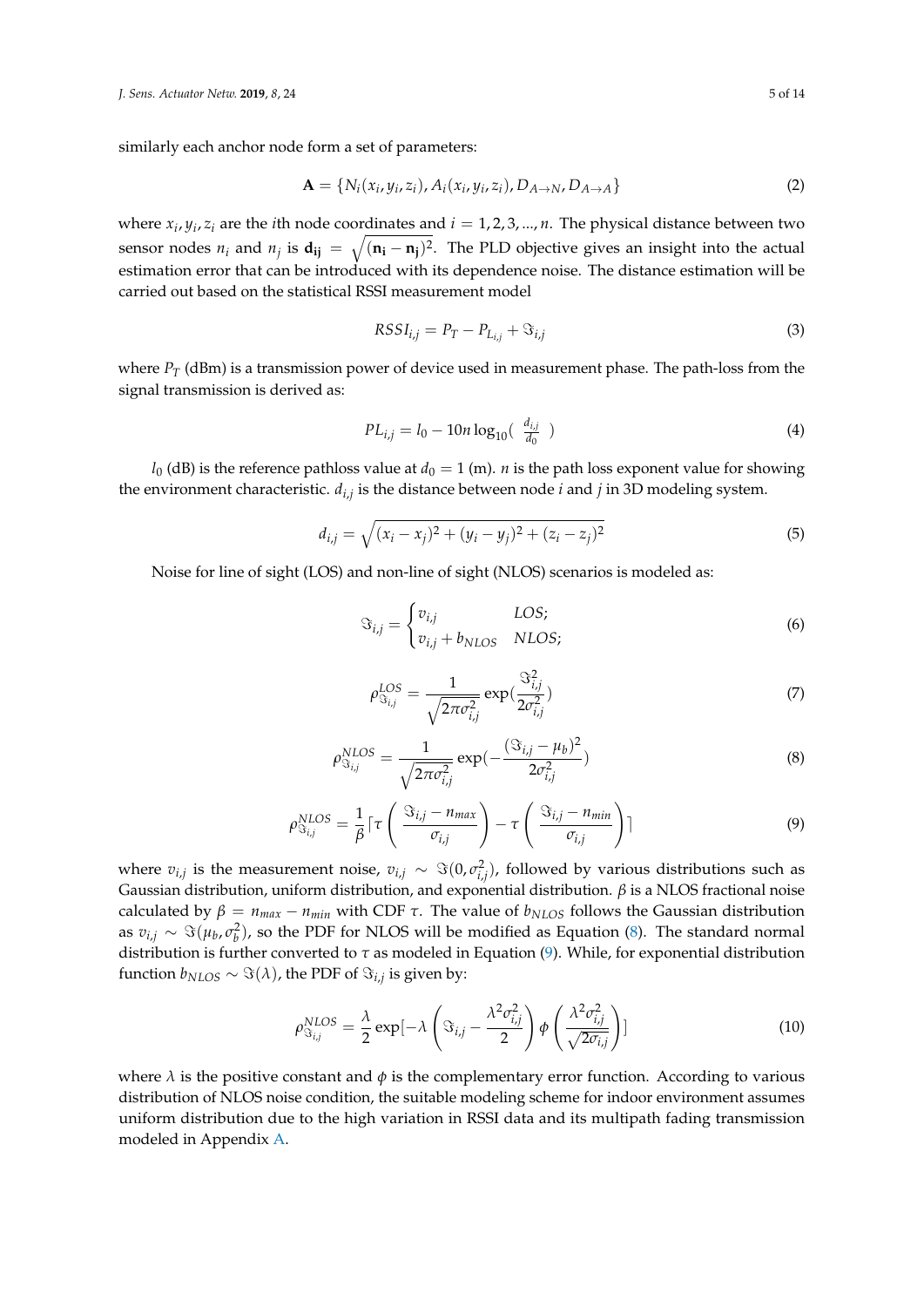#### *3.3. PLD Algorithm Design*

PLD algorithm is described in several steps.

- 1. Deployed enough anchor nodes at the boundary of the PLD network. Assume an anchor node  $A_i$  is reference anchor who initiate the process and select another two nodes to form a triangle. To gain a proper operation the PLD network size should be greater than 3.
- 2. Then the mid point is calculated with in the control ring matrix with the help of reference anchor node.
- 3. The parametric points are generated based on threshold value that jump the control over the parametric point in inner control vertex computed by [\(14\)](#page-6-0).
- 4. RSSI is checked at each parametric point from anchor nodes computed by [\(11\)](#page-5-0).

<span id="page-5-0"></span>
$$
RSSI = P_T - P_L + F_D \tag{11}
$$

where *PT*, *PL*, and *F<sup>D</sup>* are transmission power, path loss factor and fading respectively.

- 5. Center point increment (upward and downward) is obtained by addition and subtraction of step size over the network boundary. Furthermore, if threshold value is greater then the RSSI value the nodes is assumed as a pre-localized node as located inside the current ring matrix and stored the pre-localized nodes values in a storage network.
- 6. The product of each coordinates maximum and minum value in a control matrix is assumed as a localization volume that is computed by  $V = (x_{max} - x_{min})(y_{max} - y_{min})(z_{max} - z_{min})$  [\[3\]](#page-12-2). Localization points then can be computed by measuring the volume of pre-localizaed node boundary in Cartesian coordinate form.
- 7. Finally we can compute the localization error.

#### *3.4. PLD Algorithm with Noise Modeling*

Consider a system with a set of anchor nodes are  $A = \{A_1, A_2, A_3, ... A_m\}$ , where  $m \geq 4$ . An initiator, known as reference anchor, select two other nodes to form a parametric triangle. Computation of the midpoint of a link between two anchor nodes with the maximum distance. Let  $\vec{A}_1$  be a reference node, the total distance between the  $k_{th}$  selected nodes is determined from combination of ideal distance, mixed with noise:

$$
|\vec{D}_{ik}| = \sum_{k=2}^{m} |\vec{D}_{Ak} + \Im_{A,k}| \tag{12}
$$

where  $\Im_{A,k}$  is the Gaussian noise based on path-loss exponent value. The Gaussian noise is calculated by random number generator for initial simulation.

$$
\mathfrak{F}_{A,k} = \begin{cases} LOS^{T} + rand(m,1); \\ LOS = randi([n_{min}n_{max}], 1, m) \\ NLOS^{T} + rand(m,1); \\ NLOS = randi([n_{min}n_{max}], 1, m) \end{cases}
$$
(13)

The pathloss exponent value varies according to propagation condition. The typical values are 1 ∼ 2 and 2 ∼ 5 for LOS and NLOS scenarios respectively. The selection of another anchor node for midpoint calculation in a PLD network can be determined through the average formula [\[3\]](#page-12-2). Midpoints give the advantage of taking close location as extraordinary nodes and producing the new parametric points with the help of those extraordinary nodes. Each anchor node will act as a control vertex in the first iteration, then transfer the control to the next parametric point that forms a ring matrix by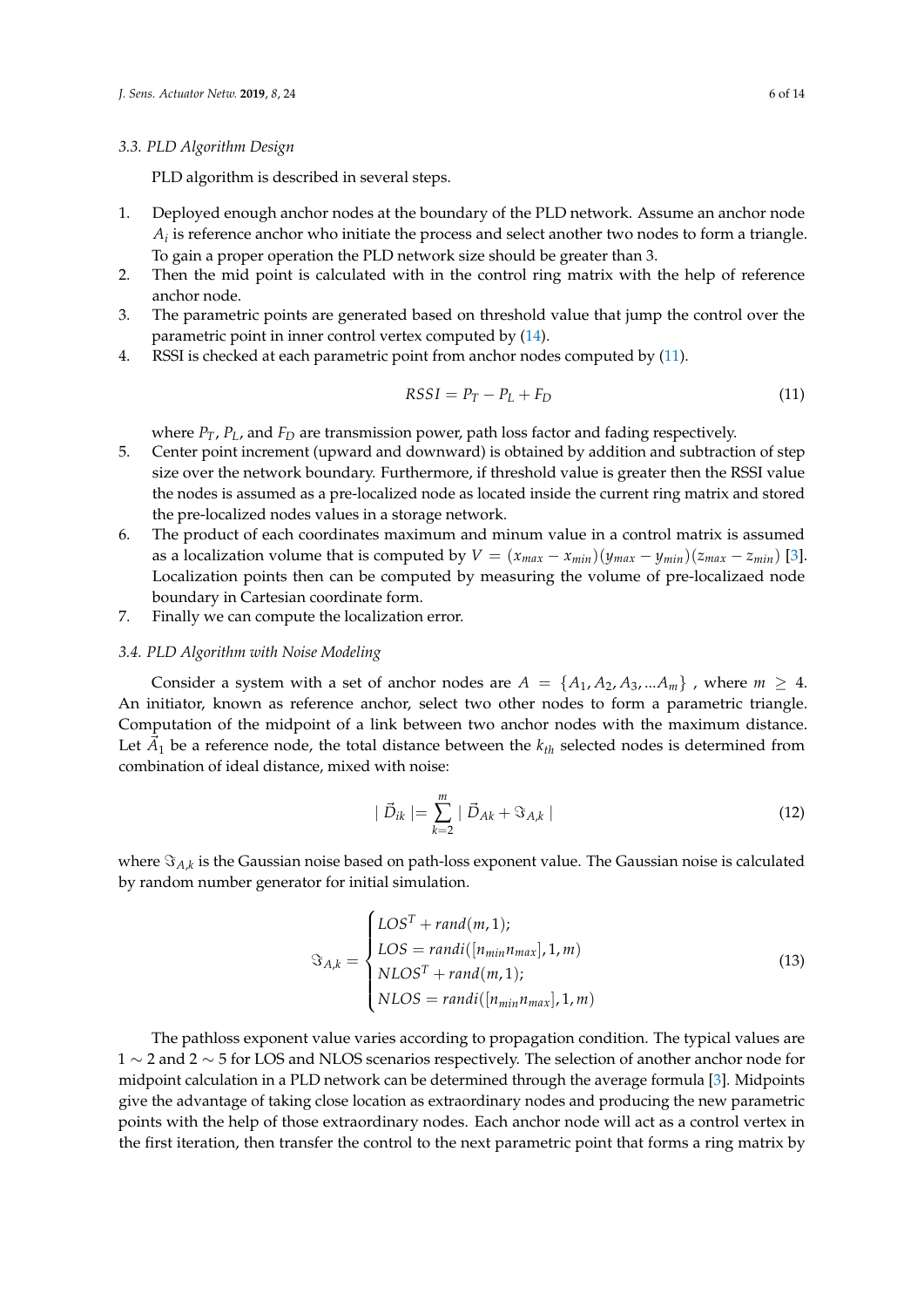Equation [\(14\)](#page-6-0). The next step is to check RSSI from anchor nodes at each parametric point that is stored in a matrix.

<span id="page-6-0"></span>
$$
\vec{P}_{ik} = \frac{3}{8}(\vec{M}_1 + \vec{A}_k) + \frac{1}{8}(\vec{A}_{k-1} + \vec{A}_{k+1})
$$
\n(14)

$$
f(P_{RSSI}) = \begin{cases} Preloc_{cord} & (P_{RSSI}) \le threshold \\ * & otherwise \end{cases}
$$
 (15)

where  $\vec{P}_{ik}$  is a parametric point calculation . If the sum of RSSI values are smaller than the threshold value, it is chosen as a pre-localized node (*Aik*) and the iteration stops at this point. Due to noise the RSSI values will fluctuate. To minimize the adverse effect of noise, we can use weighting concept as intelligent and naive noise model as explained in Appendix [B.](#page-12-7)

#### *3.5. EKF Algorithms for PLD*

The nonlinear nature of RSSI values in a noisy localization system motivates us to apply extended Kalman filter (EKF). Due to multiplicative noise effect in the localization system, EKF can help to refine the PLD process. There are three types of EKF that are widely used in positioning system, namely P-model (position), PV-model (position,velocity) and PVA (position,velocity, acceleration) [\[27\]](#page-13-16). According to the PLD scheme that only used RSSI, distance and reference coordinate for determining the unknown node position, P-model EKF is chosen. To apply the P-model EKF, three phase, initialization, prediction and update are described as follows.

**Initialization State:** This step is basically modeled the equation and using EKF algorithm as follows:

<span id="page-6-1"></span>
$$
\begin{cases}\n x_k = f(x_{k+1}) + W_{k-1} \\
 x_k = f(x_{k+1} \cdot t_k) + W_{k-1} \cdot t_{k-1} \\
 z_k = h(x_k) + v_k \\
 z_k = h(x_k) \cdot t_k + v_k \cdot t_k\n\end{cases}
$$
\n(16)

where *Wk*−<sup>1</sup> represents the noise factor of EKF having normal distribution with zero average value and its co-variance matrix  $Q_k$  and  $R_k$ , i.e.,  $W_{k-1} \sim \Im(0, Q_k)$  and  $W_{k-1} \sim \Im(0, R_k)$ .  $x_k$  and  $x_{k-1}$  are the state vectors at time instants *t<sup>k</sup>* and *tk*−<sup>1</sup> . While *f* is the non-linear function used to predict data information based on historical data, and the  $h$  function describes the correlation state among  $x_k$  and  $z_k$ .

**Prediction State:** This step involves, predicted variable that has been declared in initialization state. Priori state  $\hat{x}_{k|k-1}$  processed the previous information data from posteriori state:

$$
\begin{cases} \hat{x}_{k|k-1} = F \cdot \hat{x}_{k-1|k-1} + B_k \cdot u_k \\ P_{k|k-1} = F \cdot P_{k-1|k-1} F^T + Q \end{cases}
$$
\n(17)

where  $u_k$  denotes the input system, F is the transition matrix and  $B_k$  is the input matrix. The variable of *Pk*|*k*−<sup>1</sup> and *Pk*−1|*k*−<sup>1</sup> are the information state gain from co-variance data matrix *Q*.

 ${\bf Update\ State:}$  The output from this state is the estimation result. There is an inovation vector  $\hat{Y}_k$ from Equation [\(16\)](#page-6-1) which is modified as follow:

<span id="page-6-2"></span>
$$
\begin{cases}\n\hat{Y}_k = z_k - h(\hat{x}_k) \\
S_k = H_k \cdot P_{k|k-1} \cdot H_k^T + R_K \\
\hat{x}_{k|k} = \hat{x}_{k|k-1} \cdot K_k \cdot \hat{Y}_k \\
K_k = P_{k|k-1} \cdot H_k^T \cdot S_k^{-1} \\
P_k = (I_d - K_k \cdot H_k) \cdot P_{k|k-1}\n\end{cases}
$$
\n(18)

where  $H_k$  is the is the Jacobian matrix based on expected measurement result value from  $h(\hat{x}_k)$ . The posteriori state which is the estimation result from EKF algorithm calculated from above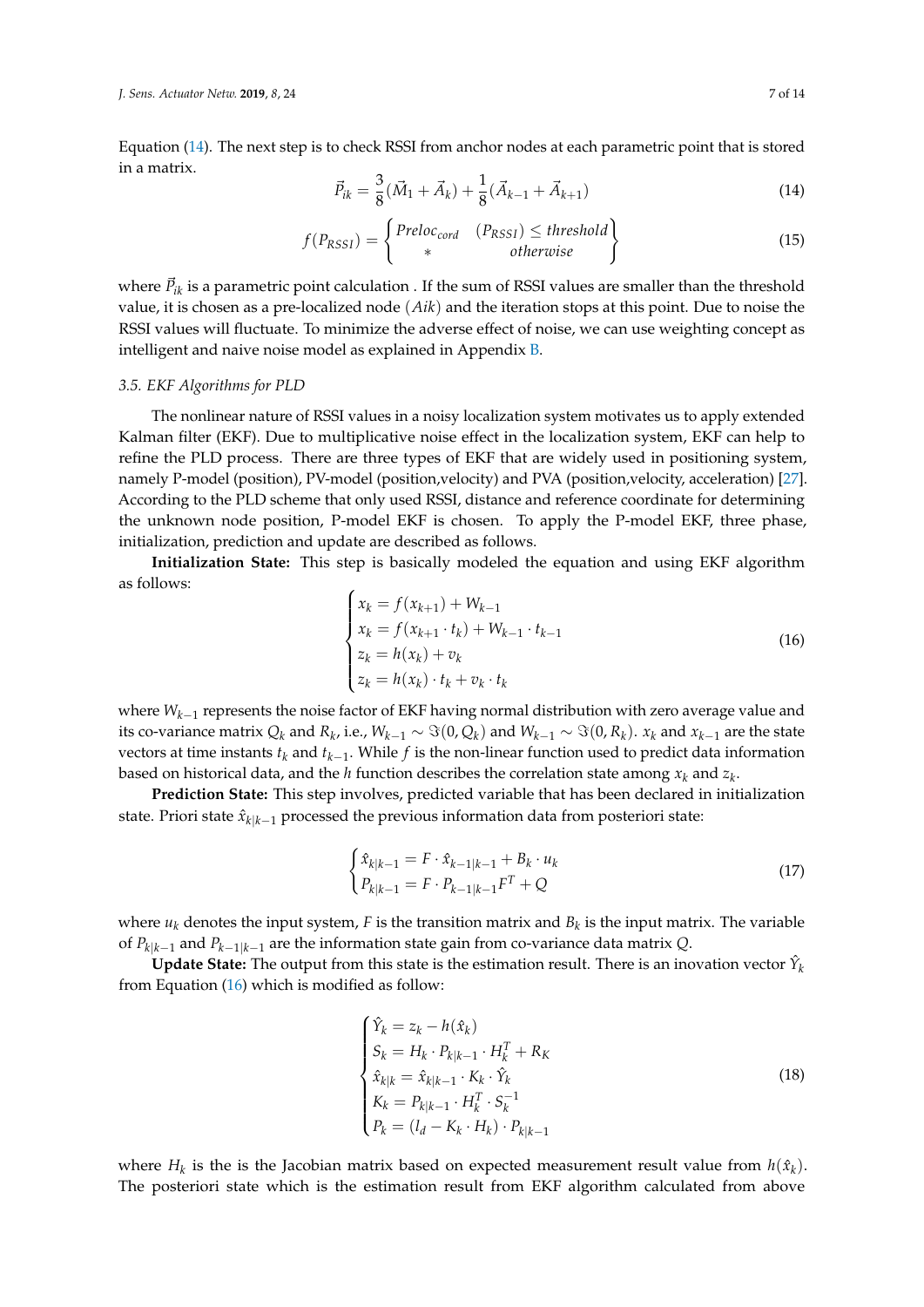Equation [\(18\)](#page-6-2). In our proposed PLD scheme with noise suppression, the distance values with noise will be used for localization and then EKF is used to refine the PLD estimation results. There are two estimation process at this system: (1) one is the PLD algorithm based on volume pre-localized node boundary calculation (2) the other is using EKF to reduce the noise from PLD algorithm. The combination of PLD algorithm and EKF algorithm will be processed by three steps involve initialization state, predict state and update state.

$$
x_k = PLD_{RSSI, \Im[f(x_i y_i z_i)]}
$$
\n(19)

For the PLD algorithm [\[3\]](#page-12-2), there are five or six reference distance values from unknown nodes to the anchor nodes in case of 6 anchor nodes in a working boundary  $z_k = [d_1 d_2 ... d_n] \rightarrow \sum d_n$ . The output coordinates from PLD algorithm with noise modeling will be used for co-variance matrix of EKF algorithm which, is derived as follows:

$$
P_0 = \begin{bmatrix} \sigma^2 x_{PLD, \Im} & 0 & 0 & 0 & 0 \\ 0 & \sigma^2 y_{PLD, \Im} & 0 & 0 & 0 \\ 0 & 0 & \sigma^2 z_{PLD, \Im} & 0 & 0 \\ 0 & 0 & 0 & 0 & 0 \\ 0 & 0 & 0 & 0 & 0 \end{bmatrix}
$$
(20)

Each variable, including initialization state and co-variance matrix that has been declared, will be predicted to the next state using:

<span id="page-7-0"></span>
$$
x_k = PLD_{\Im}[x_i y_j z_k] * F \rightarrow f = \begin{bmatrix} 1 & 0 & 0 & 0 & 0 \\ 0 & 1 & 0 & 0 & 0 \\ 0 & 0 & 1 & 0 & 0 \\ 0 & 0 & 0 & 0 & 0 \\ 0 & 0 & 0 & 0 & 0 \end{bmatrix}
$$
(21)

<span id="page-7-1"></span>
$$
P_k = F * P_0 * F^T + Q \to Q = P_0 \tag{22}
$$

where  $P_k$  is the co-variance information and  $Q$  is the co-variance matrix. The predicted state output from Equations [\(21\)](#page-7-0) and [\(22\)](#page-7-1) is the updated data which should be multiplied with Kalman filtering gain *K<sup>k</sup>* then we have:

$$
K_k = P_k \cdot H_k^T \cdot S_k^{-1} \tag{23}
$$

 $H_k$  is the observation data matrix in update state, represented by Jacobian matrix. This matrix is obtained from comparison data between coordinate output  $x_{PLD,3}$   $y_{PLD,3}$   $z_{PLD,3}$  and estimated distance of PLD algorithm with noise modeling (*PLD*<sub>S</sub>). Finally,

$$
H_{k_{\Im}^{\sigma}} = \begin{bmatrix} \frac{x_1 - \hat{x_1}}{d_1} & \frac{y_1 - \hat{y_1}}{d_1} & \frac{z_1 - \hat{z_1}}{d_1} \\ \frac{x_2 - \hat{x_2}}{d_2} & \frac{y_2 - \hat{y_2}}{d_2} & \frac{z_2 - \hat{z_2}}{d_2} \\ \dots & \dots & \dots \\ \frac{x_n - \hat{x_n}}{d_n} & \frac{y_n - \hat{y_n}}{d_n} & \frac{z_n - \hat{z_n}}{d_n} \end{bmatrix}
$$
(24)

$$
d_n = \sqrt{(x_i - \hat{x}_i)^2 + (y_j - \hat{y}_j)^2 + (z_k - \hat{z}_k)^2}
$$
 (25)

Another covariance matrix,  $S_k$ , which is calculated by combination of covariance matrix  $P_k$  with noise co-variance of estimated distance  $R_k$  from original PLD estimation, can be derived as: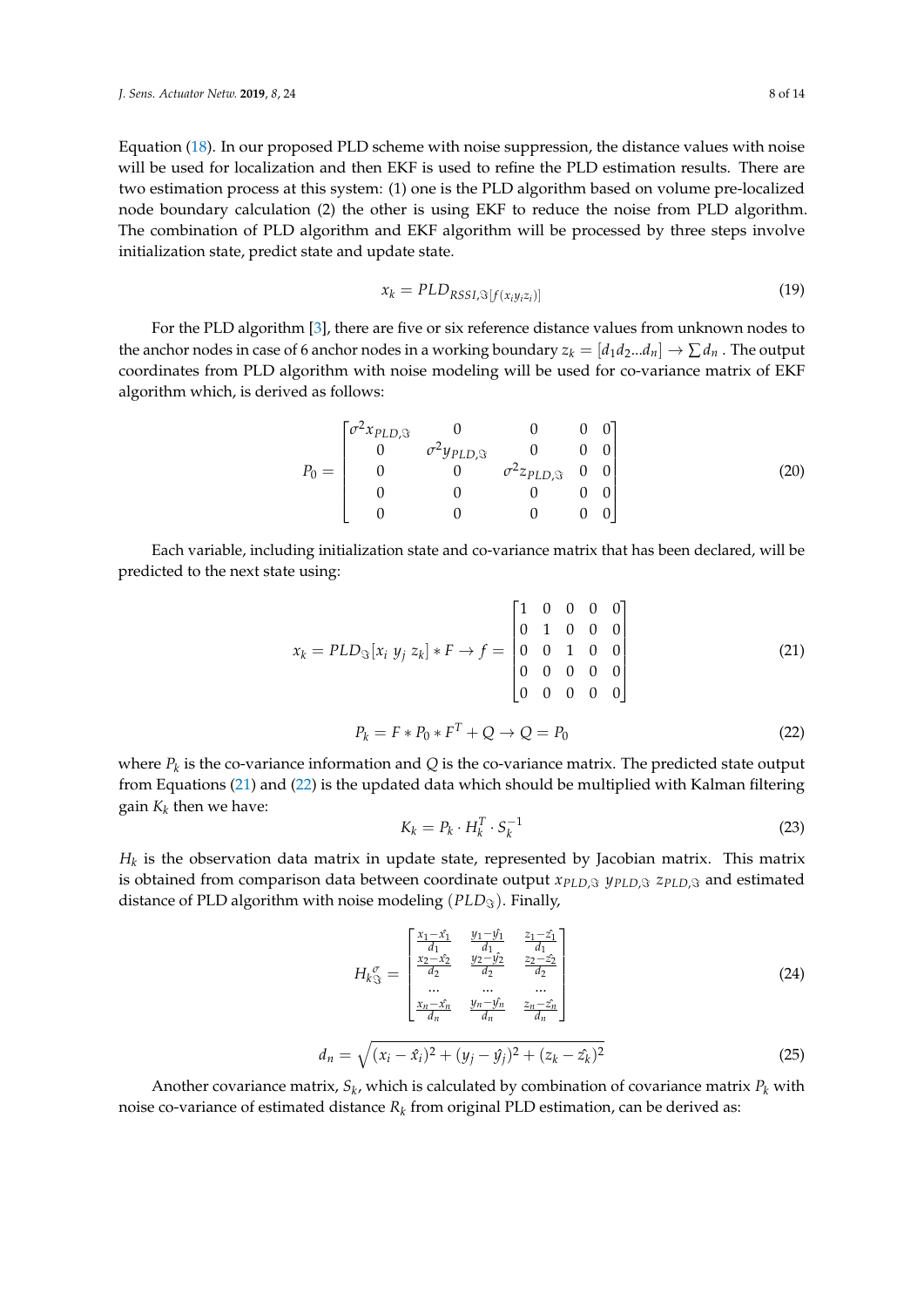$$
\begin{cases}\nS_k = H_k \cdot P_k \cdot H_k^T + R_k \\
R_k = diag(\sigma^2 d_1 \sigma^2 ... \sigma^2 d_n) \\
P_0 = (P_k - K_k * H_k) * P_k\n\end{cases}
$$
\n(26)

The posterior state as the estimation result of EKF algorithm (*XEKF*,*YEKF*) is represented as:

$$
\begin{cases} Y_k = z_k - h_k \\ h_k = [d_1 d_2 \dots d_n] \\ X_{k+1} = X_k + K_k \cdot Y_k \end{cases}
$$
 (27)

<span id="page-8-1"></span>The flowchart of the proposed noisy PLD scheme with EKF is shown in Figure [3.](#page-8-1)



**Figure 3.** Extended Kalman filtering implemented on PLD coordinates.

#### <span id="page-8-0"></span>**4. Simulation and Results**

This section, provides a comprehensive evaluation of the PLD algorithm through simulation experiments on Matlab. Anchor nodes are randomly deployed within  $100 \text{ m} \times 100 \text{ m} \times 100 \text{ m}$  3D area. The number of anchor nodes in each simulation is set to 5 and, at each step, the location of anchor node is changed randomly. The simulation was run for 1000 iterations which make the deployment area to cover 5000 anchor nodes. The number of localization points on PLD is directly proportional to the volume of Pre-localized nodes. As each node has localization error distance so we are interested in calculating mean error distance with constant sensing unit volume. Mean localization error (MLE) is calculated by the fraction of the number of nodes and sum of error distance. Table [2](#page-8-2) shows the random deployment of anchor nodes that produces four localized point as the target node. Experiment shows the sum of localization error is 3.57 m and Mean localization error is 0.89 m as shown in Figure [4](#page-9-0) [\[3\]](#page-12-2).

<span id="page-8-2"></span>**Table 2.** Localization error of four nodes in each PLD network.

| Ŷ     | ŷ     | ź.    | X     | v     | z     | Error in $(m)$ |
|-------|-------|-------|-------|-------|-------|----------------|
| 14.47 | 7.66  | 14.11 | 15.90 | 8.20  | 15.27 | 1.91           |
| 15.54 | 9.93  | 14.90 | 15.54 | 9.93  | 14.90 | 1.53           |
| 15.73 | 10.65 | 15.25 | 15.79 | 10.63 | 15.27 | 0.05           |
| 16.93 | 11.85 | 16.45 | 16.94 | 11.85 | 16.15 | 0.08           |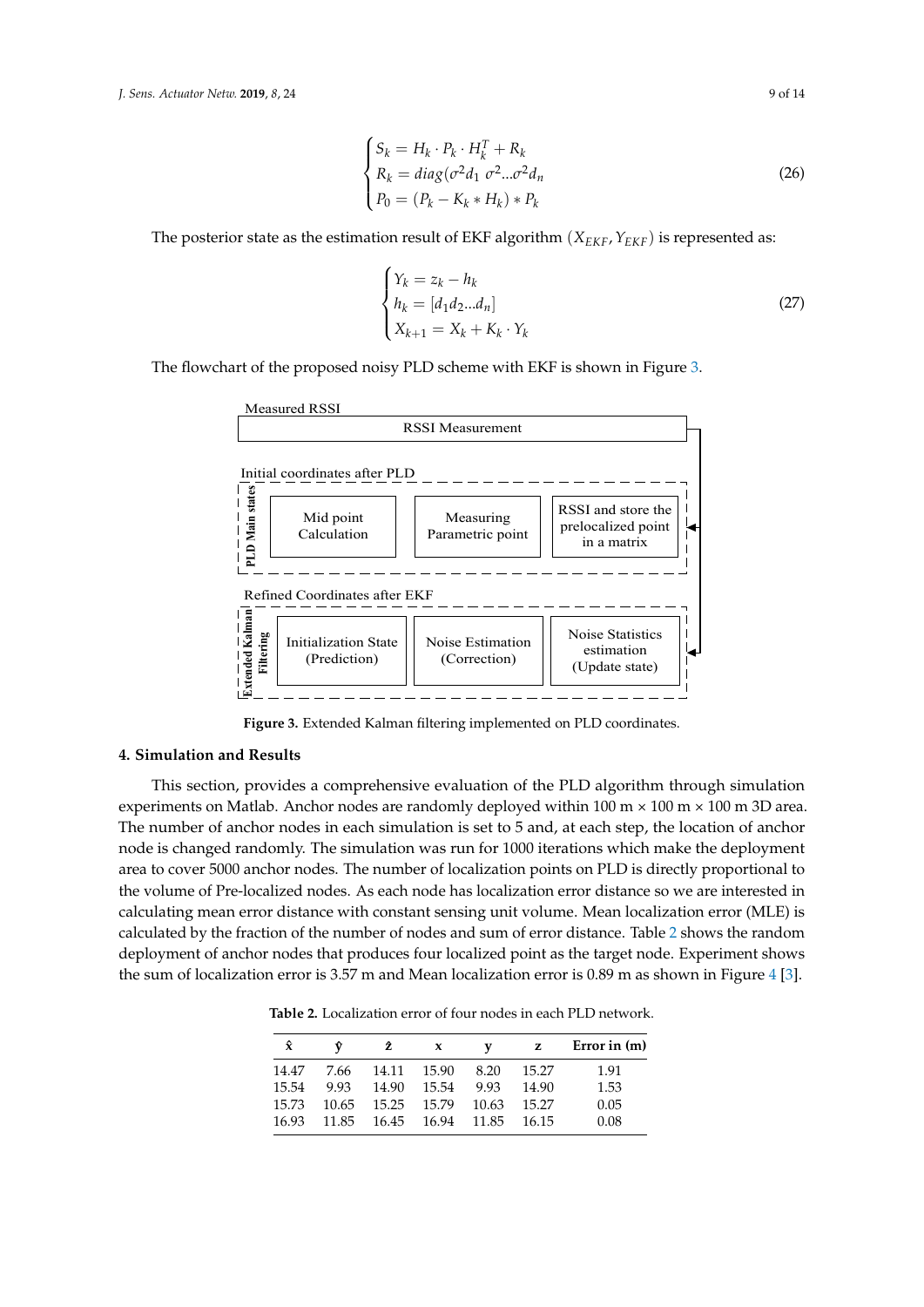<span id="page-9-0"></span>

**Figure 4.** Mean square error of PLD with different localization volumes.

In indoor environment, RSSI values fluctuate and even get weaker in longer distance as shown in Figure [5.](#page-9-1) The RSSI data with Gaussian noise can describe in real condition then, for reducing the large variation in RSSI, we add another modelling noise such as naive and intelligent noise which have small fluctuation in longer distance.

<span id="page-9-1"></span>

**Figure 5.** Distance vs. RSSI.

The localization accuracy of this system can be analyzed in overall data using cumulative distribution function (CDF) as shows in Figure [6.](#page-10-0) This graph is used to know the smallest MSE value based on cumulative probability for each method. There are three factors that can affect the localization accuracy. Those are the number of anchor nodes, noise type and localization algorithm. Based on the type of algorithm at five anchor nodes, The best performance is achieved by PLD + EKF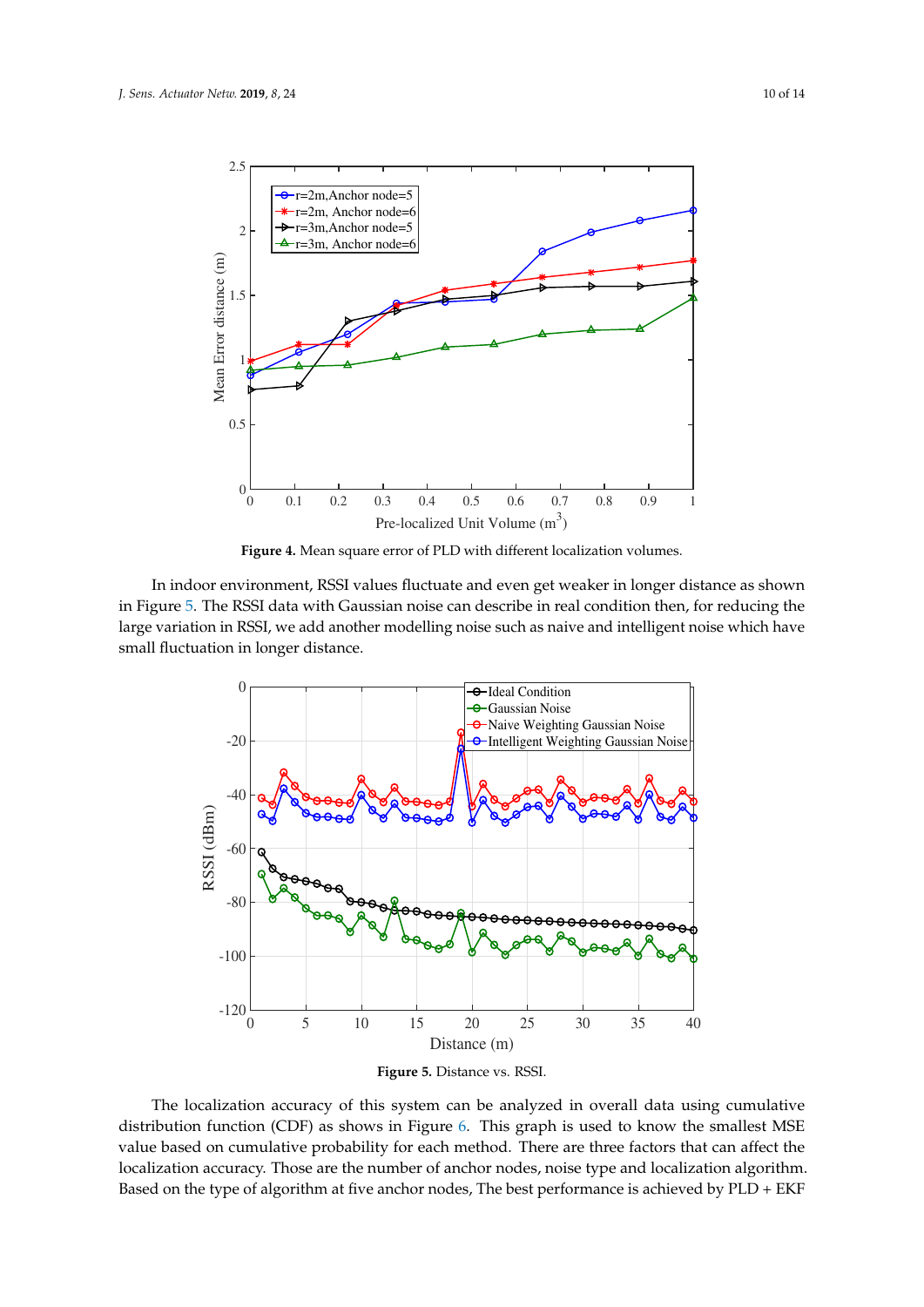algorithm as shown in Figure [3](#page-8-1) with 5 anchor nodes, the combination of PLD and EKF algorithm with naive noise has an error distance between 0.042 m to 1.64 m, while adding intelligent noise to the PLD + EKF algorithm leads to an error distance range between 0.023 m to 1.99 m. It is very different with the conventional PLD algorithm [\[6\]](#page-12-5) without refinement process by EKF algorithm. The overall average estimation error is achieved up to 1.8 m in presence of naive and intelligent noise. The result show using the combined PLD and EKF algorithm with intelligent and naive noise have high accuracy up to the 89.57% as shown in Figure [7.](#page-10-1)

<span id="page-10-0"></span>

**Figure 6.** Mean square error vs. distance.

<span id="page-10-1"></span>

**Figure 7.** PLD performance in presence of naive, intelligent noise.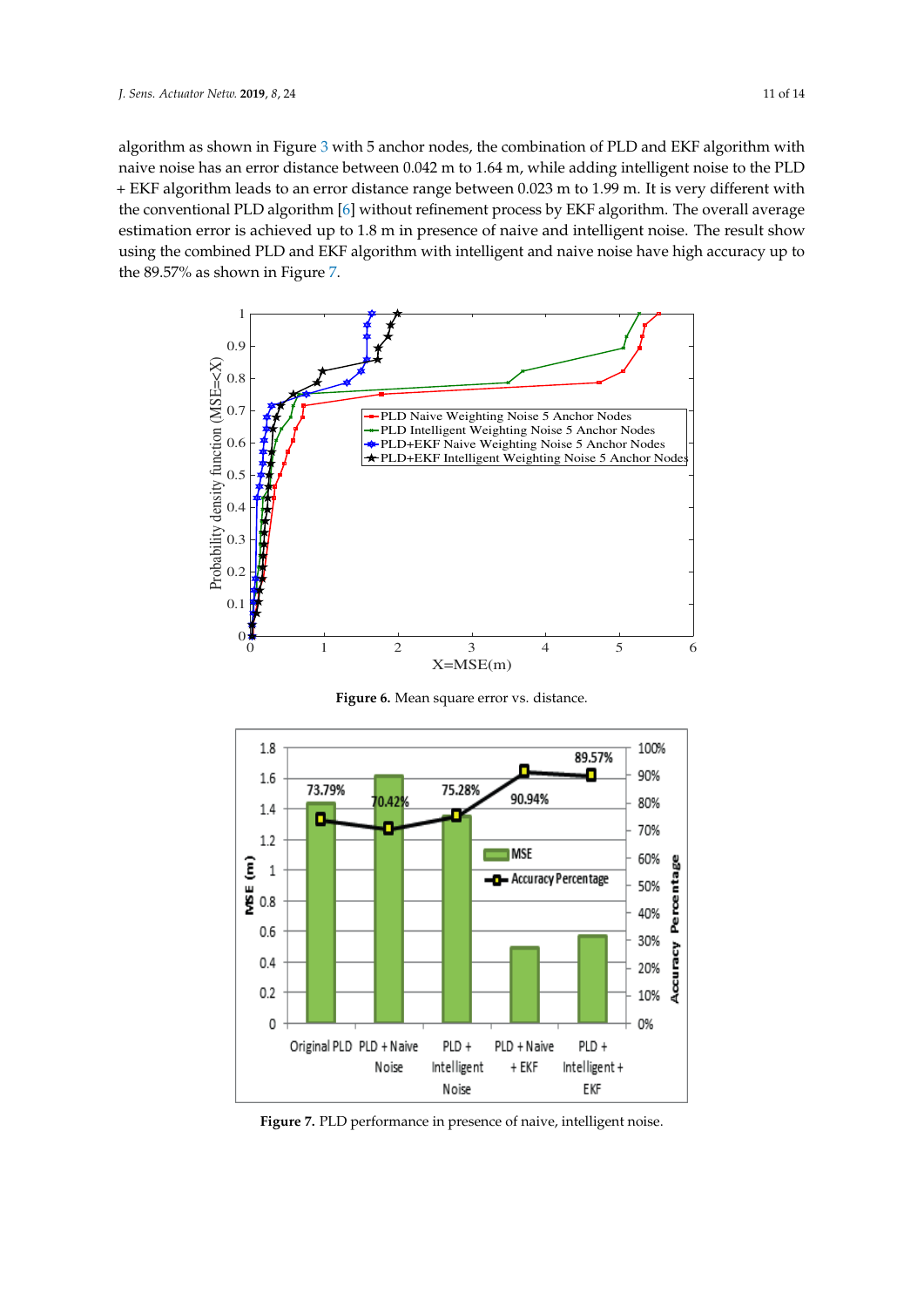#### <span id="page-11-0"></span>**5. Conclusions**

In this paper, we proposed a noise-reduced PLD algorithm with EKF. PLD is capable of finding its own localized node within its working boundary. Reference points are considered to produce mid-points, parametric points and step size, which helps the iterative control to be transferred to inner parametric points. This enables PLD to work in different networks, within the working boundary. At each reference point, sum of RSSI value is computed for pre-localized nodes, compared to a threshold value, and stored in a storage matrix. Furthermore, the localization volume is obtained with maximum and minimum coordinates, stored in a storage matrix. Compared with the refined coordinates, PLD provide an overall efficiency of 87.57% even in noisy condition. The effectiveness of PLD-EKF were verified by extensive simulation in different distances and number of nodes.

**Author Contributions:** T.A. and X.J.L. conceived and designed the idea and perform simulations. T.A. derived the idea, where as X.J.L. contributed to the analysis and modeling part of the work. B.-C.S. provided comments and helped to evaluate and edit the manuscript.

**Funding:** This work was funded by the Vice Chancellor Doctoral Scholarship at Auckland University of Technology, New Zealand.

**Conflicts of Interest:** The authors declare no conflict of interest.

#### **Abbreviations**

The following abbreviations are used in this manuscript:

| Parametric loop division<br>PLD. |  |  |
|----------------------------------|--|--|
|----------------------------------|--|--|

- GPS Global positioning system
- ToA Time of Arrival
- TDoA Time difference of Arrival
- AoA Angle of Arrival
- RSSI Received signal strength Indicator
- APS Ad-hoc positioning system
- MDS Multidimensional scaling
- APIT Approximate Point in triangulation
- LOS line of sight
- NLOS Non-line of sight
- EKF Extended Kalman filtering

### <span id="page-11-1"></span>**Appendix A**

The noise includes additive noise to the distances:

$$
d_{i,j} = \sqrt{(x_i - x_j)^2 + (y_i - y_j)^2 + (z_i - z_j)^2} + \Im_{i,j}
$$
 (A1)

while the noise model mostly used is multiplicative as follows:

$$
d_{i,j} = \sqrt{(x_i - x_j)^2 + (y_i - y_j)^2 + (z_i - z_j)^2} + || 1 + \Im_{i,j} ||
$$
 (A2)

$$
= \Im_{i,j} - \Im_{LOS} \left( 0, \| \sqrt{(x_i - x_j)^2 + (y_i - y_j)^2 + (z_i - z_j)^2} \|^2 \sigma_{i,j}^2 \right)
$$
 (A3)

$$
= \Im_{i,j} - \Im_{NLOS} \left( \left[ \|\sqrt{(x_i - x_j)^2 + (y_i - y_j)^2 + (z_i - z_j)^2} \|^2 \sigma_{i,j}^2 \right]_{min}, \left[ \|\sqrt{(x_i - x_j)^2 + (y_i - y_j)^2 + (z_i - z_j)^2} \|^2 \sigma_{i,j}^2 \right]_{max} \right)
$$
(A4)

Let's assume the  $dl_{i,j} = \sqrt{(x_i - x_j)^2 + (y_i - y_j)^2 + (z_i - z_j)^2}$  as the ideal distance without noise influence. Practical RSSI data have high noise variations and it is suitable for adding the weight that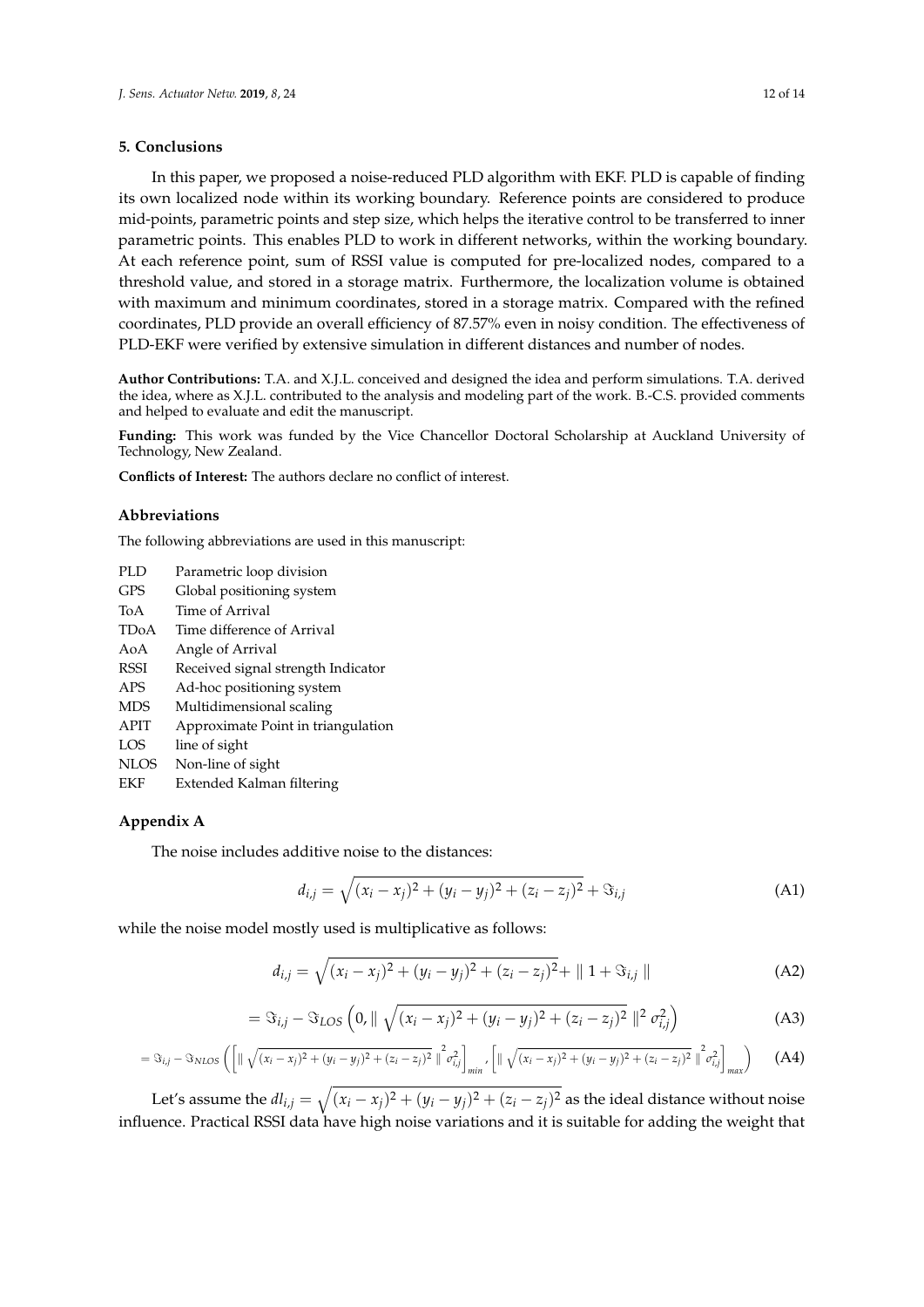can develop approximations of log-likehood function in the sophisticated noise model. The weights can be written as  $\gamma = \frac{1}{\sigma_{i,j}^2 d_{i,j}^2}$ , so this noise modeling system is known as intelligent noise as:

$$
= \sum_{i,j\in 1,2,3...N} \frac{1}{\| dl_{i,j} \|^{2} \sigma_{i,j}^{2}} \left( \| dl_{i,j} \| - d_{i,j} \right)
$$
 (A5)

In case of Intelligent weighting the noise is scaled based on the distance that is not reliable for long distances due to less weight. In that case naive Bayesian noise model is a best solution expressed as:

$$
= \sum_{i,j\in 1,2,3...N} \frac{1}{\| dl_{i,j} \|^{2} \sigma_{i,j}^{2}} \left( \log \| dl_{i,j} \| - \log d_{i,j} \right)
$$
 (A6)

#### <span id="page-12-7"></span>**Appendix B**

Intelligent noise:

$$
|D_{int, noise}| = \sum_{k=1}^{m} D_{ik} + \frac{1}{D_k^2 + var(D_k^2)} x (1D_k - D_k)^2
$$
 (A7)

Naive noise:

$$
|D_{naive.noise}| = \sum_{k=1}^{m} D_{ik} + \frac{1}{D_k^2 + var(D_k^2)} x(\log lD_k - \log D_k)^2
$$
 (A8)

Then the combination of intelligent and noise model that forms the multiplicative noise that can be calculated as:

$$
| D_{mul.noise} | = \sum_{k=1}^{m} \left[ \frac{1}{D_k^2 + var(D_k^2)} x (lD_k - D_k)^2 + \frac{1}{D_k^2 + var(D_k^2)} x (\log lD_k - \log D_k)^2 \right]
$$
 (A9)

#### **References**

- <span id="page-12-0"></span>1. Ahmad, T.; Li, X.J.; Seet, B.C. 3D localization based on parametric loop division and subdivision surfaces for wireless sensor networks. In Proceedings of the 2016 25th Wireless and Optical Communication Conference (WOCC), Chengdu, China, 21–23 May 2016; pp. 1–6.
- <span id="page-12-1"></span>2. Ahmad, T.; Li, X.J.; Seet, B.C. A self-calibrated centroid localization algorithm for indoor ZigBee WSNs. In Proceedings of the 2016 8th IEEE International Conference on Communication Software and Networks (ICCSN), Beijing, China, 4–6 June 2016; pp. 455–461.
- <span id="page-12-2"></span>3. Ahmad, T.; Li, X.J.; Seet, B.C. Parametric loop division for 3d localization in wireless sensor networks. *Sensors* **2017**, *17*, 1697. [\[CrossRef\]](http://dx.doi.org/10.3390/s17071697) [\[PubMed\]](http://www.ncbi.nlm.nih.gov/pubmed/28737714)
- <span id="page-12-3"></span>4. Karalar, T.C.; Rabaey, J. An RF ToF Based Ranging Implementation for Sensor Networks. In Proceedings of the 2006 IEEE International Conference on Communications (ICC), Istanbul, Turkey, 11–15 June 2006; pp. 3347–3352.
- <span id="page-12-4"></span>5. Cheng, X.; Thaeler, A.; Xue, G.; Chen, D. A Time-Based Positioning Scheme for Outdoor Wireless Sensor Networks. In Proceedings of the 2004 Twenty-Third AnnualJoint Conference of the IEEE Computer and Communications Societies (INFOCOM), Hong Kong, China, 7–11 March 2004; pp. 2685–2696.
- <span id="page-12-5"></span>6. Sayed, A.H.; Tarighat, A.; Khajehnouri, N. Network-based wireless location: Challenges faced in developing techniques for accurate wireless location information. *IEEE Signal Proc. Mag.* **2005**, *22*, 24–40. [\[CrossRef\]](http://dx.doi.org/10.1109/MSP.2005.1458275)
- <span id="page-12-6"></span>7. Jiang, J.-A.; Zheng, X.-Y.; Chen, Y.-F.; Wang, C.-H.; Chen, P.-T.; Chuang, C.-L.; Chen, C.-P. A distributed RSS-based localization using a dynamic circle expanding mechanism. *IEEE Sens. J.* **2013**, *13*, 3754–3766. [\[CrossRef\]](http://dx.doi.org/10.1109/JSEN.2013.2258905)
- 8. Zhong, Z.; He, T. Achieving range-free localization beyond connectivity. In Proceedings of the 7th ACM Conference on Embedded Networked Sensor Systems, Berkeley, CA, USA, 4–6 November 2009; pp. 281–294.